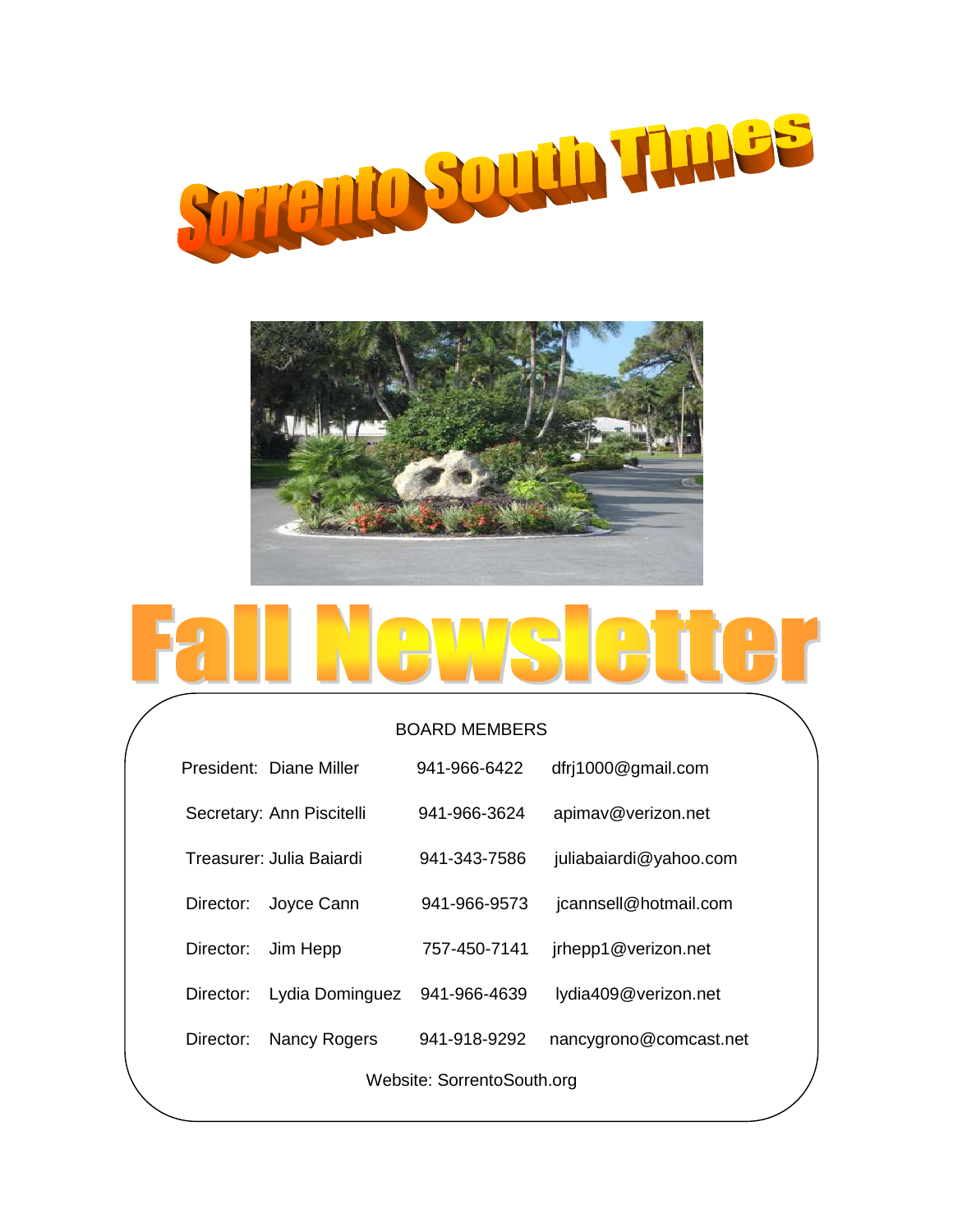# **CONGRATULATIONS SORRENTO SOUTH!**

New covenants are now finalized and recorded with the county! They are now our governing documents. The board thanks the community for all their support in getting this accomplished.

# **CLEAN SLATE LETTER**

After the covenants were completed, a clean slate letter was written with guidance by our attorney and mailed to all residents. In years past, prior boards allowed certain violations to exist throughout the community. The clean slate letter was written to grandfather certain violations that were overlooked in the past. These violations will not be permitted in the future. For details, residents can view the Clean Slate Letter on our website, sorrentosouth.org.

# **ARCHITECTURAL REVIEW AND VARIANCE POLICIES**

In accordance with our covenants, when residents want to make changes to the exterior of their homes and yards, the homeowner must seek approval from the board. The Architectural Review and Variances Policies were created to facilitate the process for the homeowner to follow and to give the board guidance in reviewing the applications. These policies and applications can also be found on our website.

# **WHEN TO LOWER OUR FLAG AT HALF STAFF**

Occasionally, our board has been asked to lower our flag to half staff in remembrance of a community member. While we would like to show respect, in these circumstances lowering the flag is inconsistent with US Code Title 4, Chapter 1, Section 7. This is also addressed through the American Legion in a question and answer section, as follows:

"Question: Can the mayor order the flag to be half-staffed?

Answer: No, only the President of the United States or the Governor of your State may order the flag to be half-staffed.

Those individuals and agencies that usurp authority and display the flag at half-staff on inappropriate occasions are quickly eroding the honor and reverence accorded this solemn act."

# **[https://www.legion.org/flag/questions-answers/91480/can-mayor-order-flag-be-half](https://www.legion.org/flag/questions-answers/91480/can-mayor-order-flag-be-half-staffed)[staffed](https://www.legion.org/flag/questions-answers/91480/can-mayor-order-flag-be-half-staffed)**

## **IN MEMORIAM**

We would like to extend our deepest sympathies to our neighbors who have lost family members:

Bobbie Rusco's husband, Ralph (Skip) Rusco 3/18/17

Linda Burnett Neubert's husband, Dr. Joachim Neubert May 2016

Edward (Jack) Schlatter 2/28/1927 – 2/28/2017

If you would like your loved one to be remembered in our newsletter, please notify the board.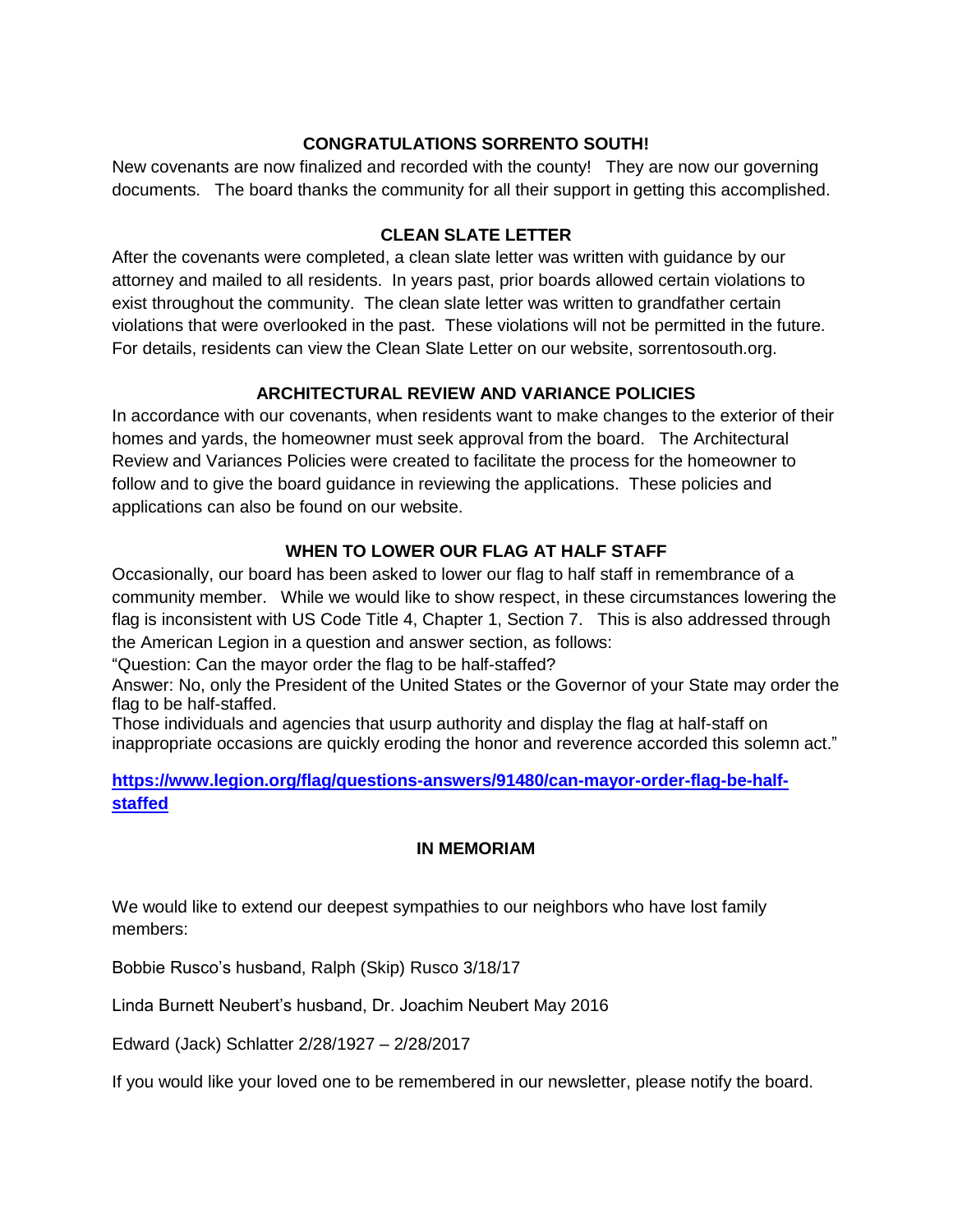

**New Community Members Austin and Kelsie Law James and Deborah Murray Courtney and Dawn Collier Jordan and Jacqueline Mazur Cheryl Walsh Emily and Paula Cunningham**

## **SPEEDING**

Several residents have expressed concern about cars traveling too fast in our neighborhood. People are walking, roller skating, biking, walking with strollers, running, etc. Occasionally some dogs get out and are in the streets. Reminder: School is back in session.

The speed limit in our neighborhood is 30 MPH. Considering the number of people that are out and about, even that speed limit may be too high. Please be cautious and drive slowly through Sorrento South. We don't want any person or any pet to get hurt.